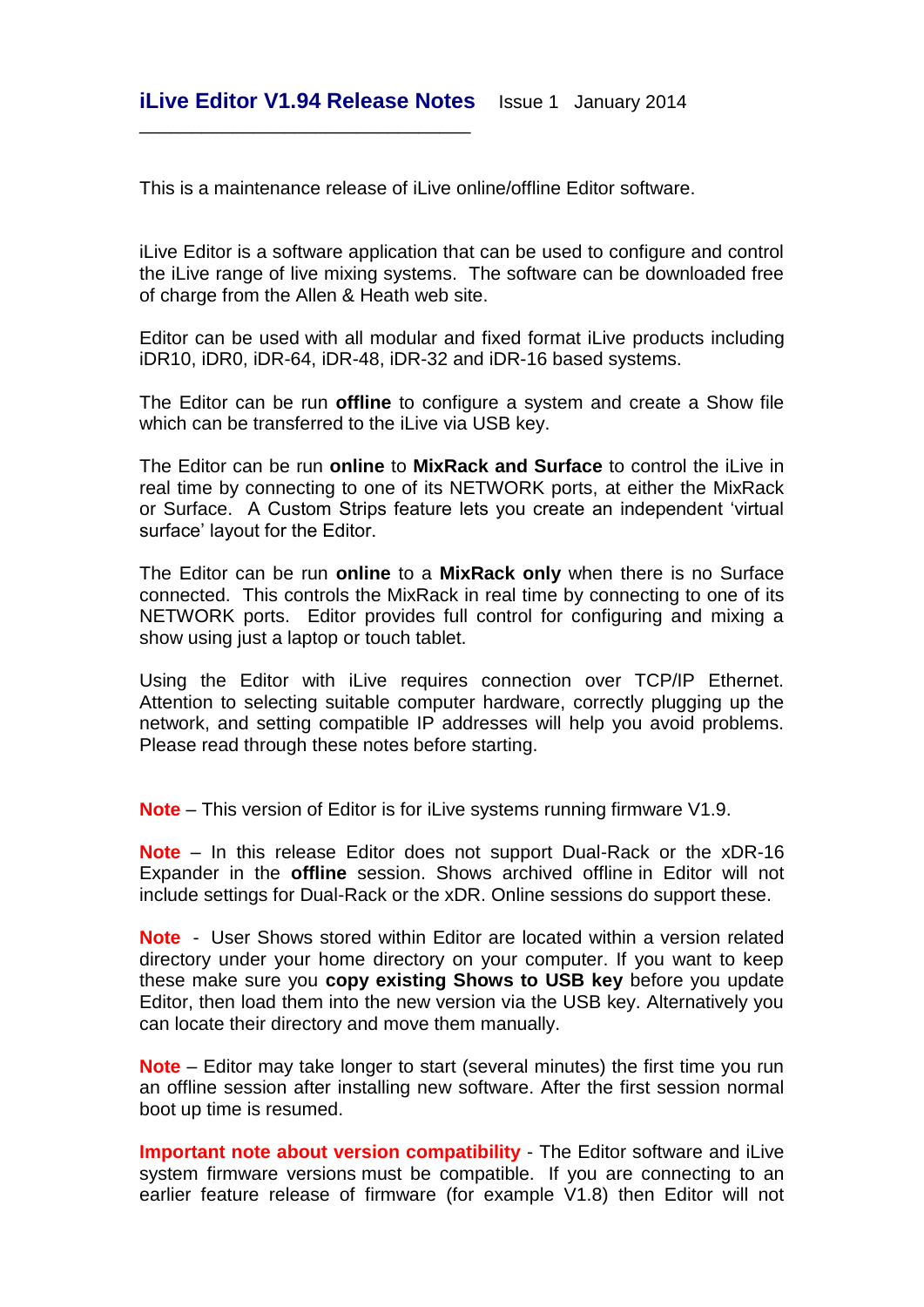connect and will prompt you to update firmware. If you are connecting to an earlier maintenance release (for example V1.91) then Editor should work but you may experience performance issues associated with bug fixes.Check the Allen & Heath web site for the latest version of iLive firmware and Editor Software. Always update both when a new release is made available. If you are using the iPhone Tweak application make sure it is compatible too.

\_\_\_\_\_\_\_\_\_\_\_\_\_\_\_\_\_\_\_\_\_\_\_\_\_\_\_\_\_\_\_\_\_\_\_\_\_\_\_\_\_\_\_\_\_\_\_\_\_\_\_\_\_\_\_\_\_

### **New features introduced in V1.9**

| Support for the fixed format MixRack AES Output option       |
|--------------------------------------------------------------|
| GEQ - 3 extra low frequency bands added (31, 40, 50Hz)       |
| GEQ - 4 EQ type emulations (Const-Q, Prop-Q, Digi-Q, Hybrid) |
| GEQ - RTA and frequency response display added               |
| Dynamic EQ added - 4-band                                    |
| Multi-band Compressor added - 3-band and 4-band              |
| Stereo channel Width control and input source options added  |
| Delay Bypass switching                                       |
| <b>Extra User Profile permissions</b>                        |
| Partial fader Bank linking options                           |
| SoftKey/PL combo option PAFL+SEL+MIX+Scene recall added      |
| MixRack power up / restart Boot Scene option                 |
| More MIDI control - Aux/FX send levels, MIX button           |
| Input meters source point option in Meters page              |
| More audio sync options added                                |
| Editor Quick Input Setup for local or Port B sources         |

# **Improvements in V1.9**

xDR-16 Port B card option settings - Card settings can now be controlled.

\_\_\_\_\_\_\_\_\_\_\_\_\_\_\_\_\_\_\_\_\_\_\_\_\_\_\_\_\_\_\_\_\_\_\_\_\_\_\_\_\_\_\_\_\_\_\_\_\_\_\_\_\_\_\_\_\_

Meters page Gain Reduction indication - Now shows In/Out status.

Improved ACE Redundant Link user interface - Settings for different operating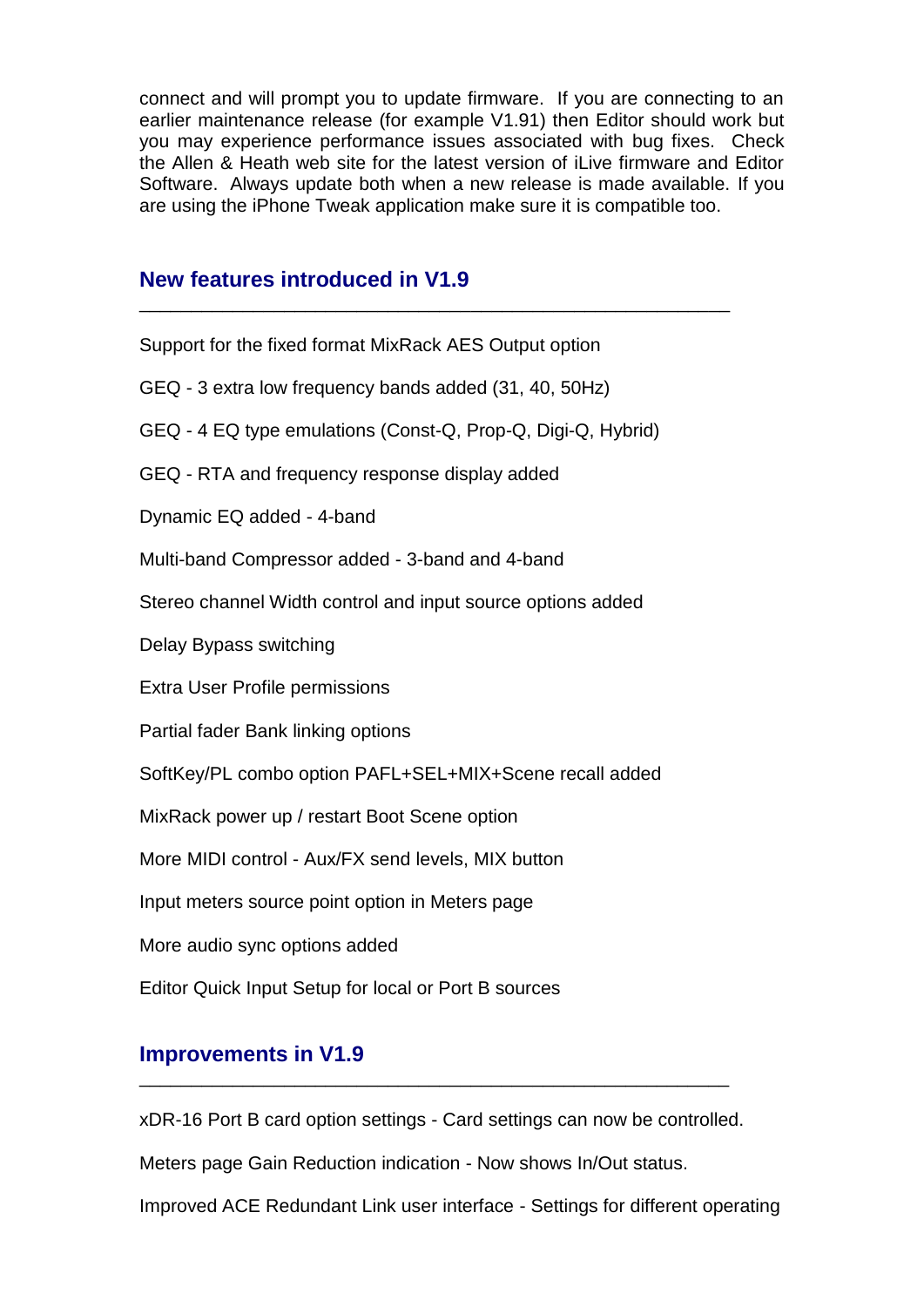modes when using the ACE card in modular iLive Port A.

Improvements to mix coherency - Latency between like mixes, for example Groups, is now negligible.

Scene names now held in the MixRack rather than Surface - This means that the names can now be seen by Editor when connected to just the MixRack.

Firmware red cross error status removed - All errors are now indicated using the yellow triangle in the lower toolbar.

Metering no longer multicast - Due to the inability of many routers to handle multicast correctly the broadcasting of iLive metering over the network has been changed and the multicast option removed.

#### **Minimum system requirements** \_\_\_\_\_\_\_\_\_\_\_\_\_\_\_\_\_\_\_\_\_\_\_\_\_\_\_\_\_\_\_

The iLive Editor Software application is designed to run on a desktop or laptop PC or Apple Mac.

**Note** - Due to the amount of data processed and displayed by Editor including real time metering of every signal within the system, the computer should meet the minimum system requirements outlined below to ensure trouble free operation.

**Minimum computer requirement** - There are so many different types of processor with different performance capability that it is impossible to identify a 'minimum specification' based on type or speed alone. For this reason there are several Internet sites that provide benchmark comparisons to 'score' processor power.

One such site is:<http://www.cpubenchmark.net/> From the lists on this site we recommend you choose a processor with a benchmark score greater than 1000. A dual core processor is recommended.

Hard disk space  $= 200$  MB Minimum RAM = 1GB or more Graphics memory = 256 MB or more Graphics resolution =  $1024 \times 768$  or better

**Recommended computer requirement** - The following are examples of computers we have tested as benchmarks for choosing a system. These score around 1400 in the benchmark list above.

**Desktop example**: Intel E6600 Core2 Duo 2.4GHz - 1066MHz FSB, 4MB Cache, Dual Core. Graphics 1600 x 1200.

**Laptop example**: Intel T8300 Core2 Duo Mobile 2.4GHz - 800MHz FSB, 3MB Cache, Dual Core. Graphics 1280 x 800 (WXGA)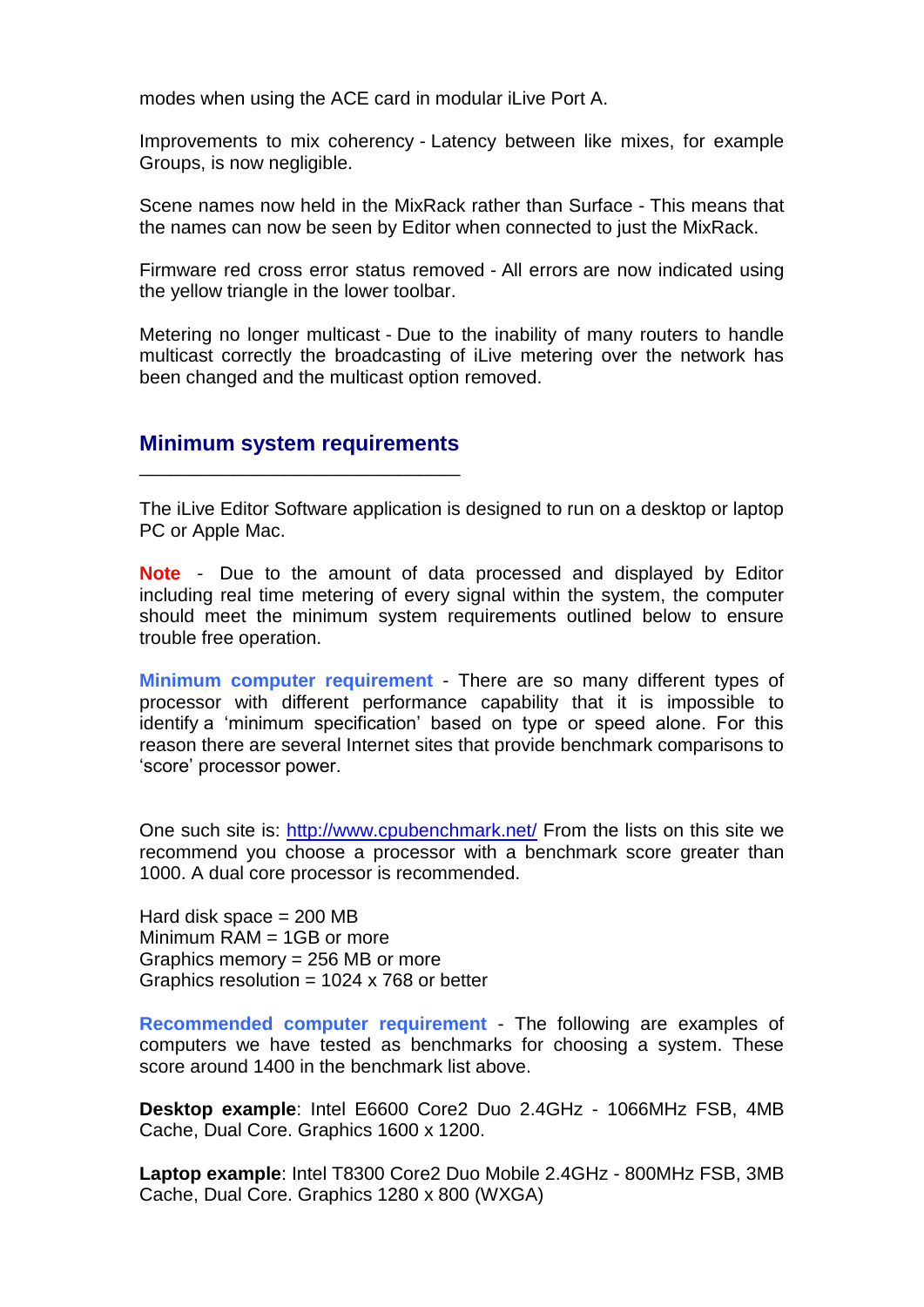For Mac computers an Intel x86 processor is required.

**Java requirements** - Java lets you run programs such as Editor written in the Java programming language.

**Java for the PC**, A suitable version is bundled with the Editor download and installs automatically with the software.

**Java for the MAC**, If Java is not already installed you will be prompted with instructions during the installation.

#### **Operating systems supported** \_\_\_\_\_\_\_\_\_\_\_\_\_\_\_\_\_\_\_\_\_\_\_\_\_\_\_\_\_\_

At the time of release of this software the Editor has been tested to be compatible with the following operating systems (OS). It is not guaranteed to work with other versions of OS. Refer to the Allen & Heath web site for the latest information on system compatibility. Currently Editor supports:

 Windows 8 Windows 7 32bit and 64bit Windows XP 32bit. Windows Vista 32 bit. Apple Mac OSX Mavericks 10.9 Apple Mac OSX Mountain Lion 10.8 Apple Mac OSX Lion 10.7 (Download Java when prompted) Apple Mac OSX Snow Leopard 10.6

**Note** Apple Mac OSX Leopard 10.5 is no longer supported.

#### **Minimum networking requirements** \_\_\_\_\_\_\_\_\_\_\_\_\_\_\_\_\_\_\_\_\_\_\_\_\_\_\_\_\_\_\_\_\_\_

\_\_\_\_\_\_\_\_\_\_\_\_\_\_\_\_\_\_\_\_\_\_\_\_\_\_\_\_\_\_\_\_\_\_\_\_\_\_

Editor can connect to the iLive system using a wired or wireless Ethernet connection. For wireless connection a suitable wireless router is required. Wired = 100 Mbps Wireless = 54 Mbps capable.

### **Installing and running the Editor on your computer**

Download either the PC or Mac version of the Editor software from the Allen & Heath web site.

**PC/Mac** - Run the setup application and follow the instructions to install iLive Editor.

**Note for Mac users** – To run the iLive Editor please find it under Applications.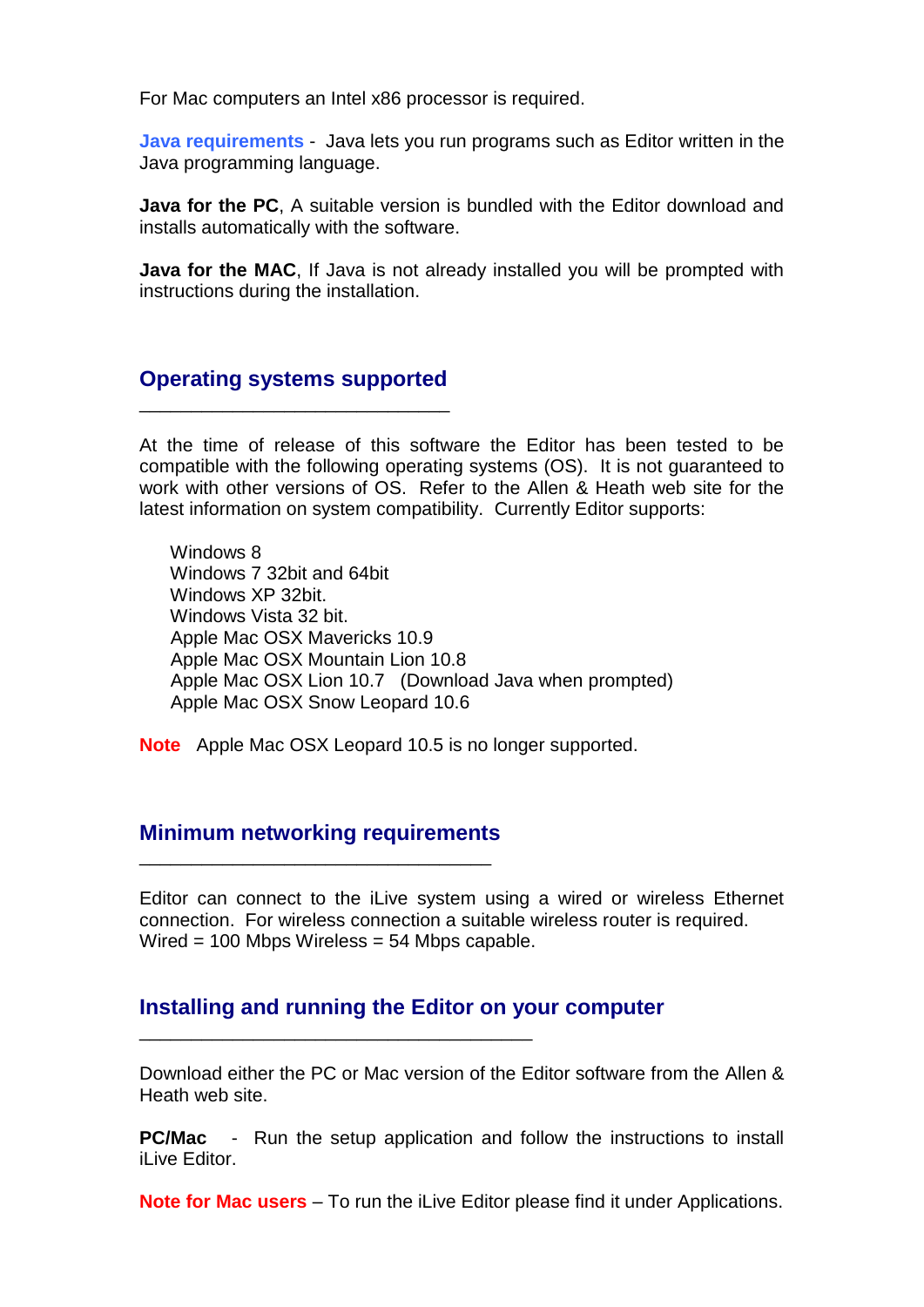### **Connecting your laptop to the iLive network**

\_\_\_\_\_\_\_\_\_\_\_\_\_\_\_\_\_\_\_\_\_\_\_\_\_\_\_\_\_\_\_\_\_\_\_\_\_\_\_\_\_\_\_\_\_\_\_\_\_\_\_\_

Each device on the network must have a unique IP address with the same Subnet mask. When you connect a laptop and wireless router they must have unique IP addresses compatible with the iLive. The iLive default (reset) addresses are:

Default **MixRack** IP address = 192.168.1.1 Default **Surface** IP address = 192.168.1.2 Default **TouchScreen** IP address = 192.168.1.3 Default **xDR-16 Expander** IP address = 192.168.1.20 Default Subnet Mask = 255.255.255.0

**Wired** - For stand-alone wired connection to the iLive plug a standard CAT5 network cable between the laptop Network (LAN) port and any iLive NETWORK socket. Do not remove the usual network connection between the Surface and MixRack. Set a compatible static IP address for your laptop LAN port. Do not use DHCP for wired connection. For example:

Laptop LAN port IP address  $= 192.168.1.10$ Laptop LAN port Subnet Mask = 255.255.255.0

**Wireless** - Plug a wireless router (wireless access point) into any iLive NETWORK socket using a CAT5 cable. Use the laptop Wireless connection to connect to the iLive via the router.

**Wireless routers** have an IP address to identify them on the network. This address is also used to access their settings. Some routers default to 192.168.1.1 which conflicts with the default iLive MixRack address. In this case change the address of the router before plugging it in to the iLive network. Its address must be 192.168.1.nnn where nnn is the unique address number different to that of the iLive and other devices on the network. Refer to your wireless router guide for setup instructions. For example:

Wireless router IP address = 192.168.1.254 Wireless router Subnet Mask =  $255.255.255.0$ 

Check that the router is set for **DHCP** operation so that it automatically allocates IP addresses to other DHCP enabled devices on the network, in this case the laptop. Most wireless routers have DHCP enabled by default. Your laptop wireless connection should be set for DHCP to automatically receive its address from the router. Check that the router DHCP address range (scope) is restricted to avoid conflict with the iLive and other connected devices with static IP addresses. We recommend:

Wireless router = DHCP enabled Start IP address = 192.168.1.100 End IP address =  $192.168.1.200$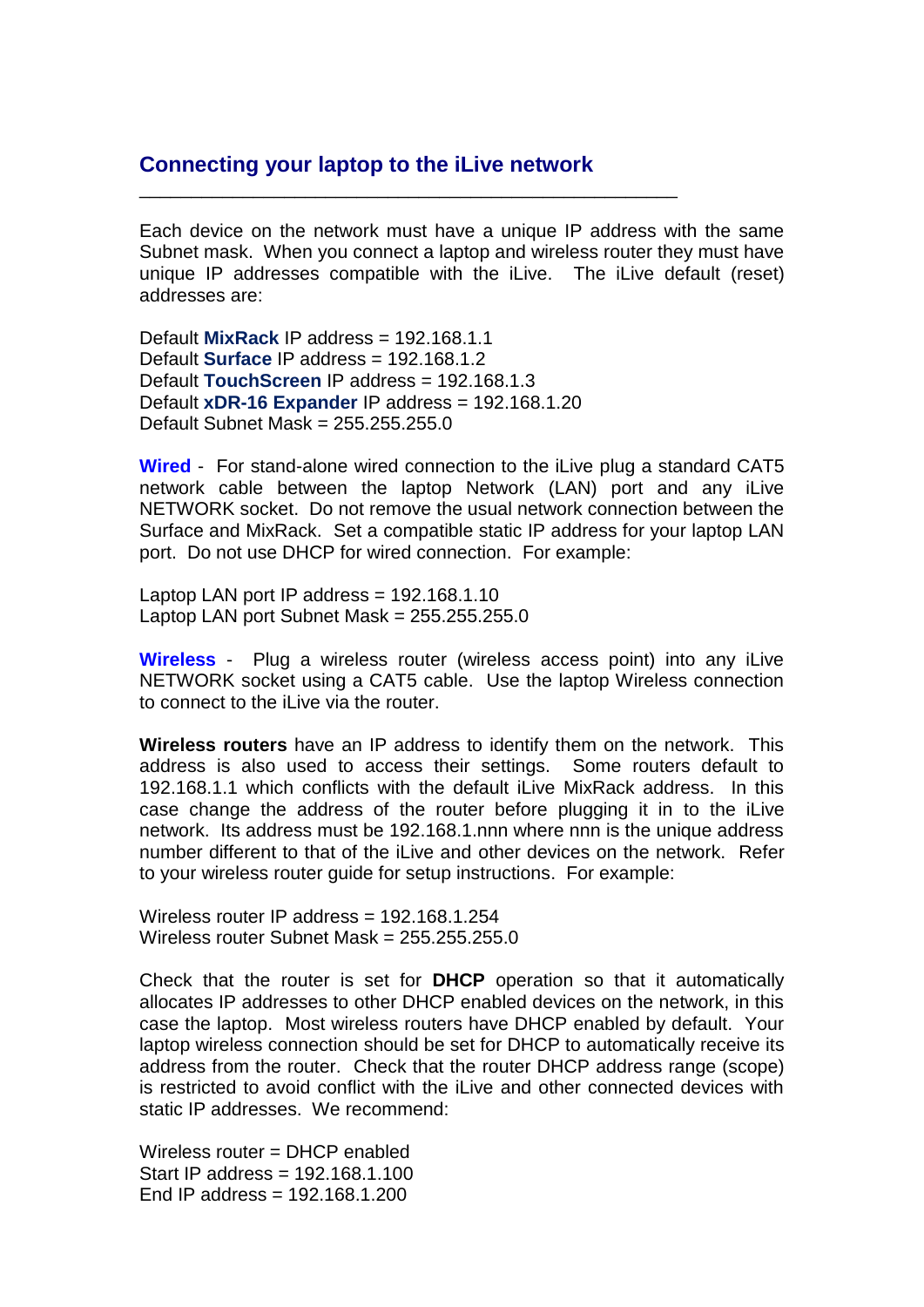**Note** - If you have problems with your router and laptop set to DHCP then try using static IP addressing, but only for stand-alone systems not connected to a larger network. Set your router and laptop wired or wireless connection for static addressing and allocate compatible IP addresses.

**Security** We strongly recommend that you enable Wireless Security on your router to prevent unauthorised access. By enabling WPA/PSK encryption the iLive system will remain private from other laptop users. A wireless key or passphrase will be required. Keep a note of the wireless key entered.

**SSID** This is the name broadcast by the router to identify the wireless network to the laptop. It is recommended that you set a unique SSID using the router setup menu to help differentiate between the wireless networks seen by the laptop.

**Working with Wifi** Position the wireless router within its specified operating range from the laptop, but make sure it is not too close to your laptop. We recommend at least 3m (10 feet) minimum distance. For best performance keep it in line of sight of the laptop. The wireless connection may run slower or you may lose connection if the signal strength is low.

**Note** - It can takes a minute or two for Editor to connect to iLive. Surface operation and metering may be interrupted for brief moments due to the increased network activity as Editor connects. Audio is not affected. At one point the Surface may freeze for around 10 seconds. Once connected normal Surface operation resumes.

**Note** - If you experience interference with the wireless signal it may be due to another wireless router operating in the local area on the same frequency, or due to other wireless devices such as cordless telephones. In this case access the router setup menu and change its wireless frequency (channel).

**Note** - If you experience difficulties connecting using wireless, try disabling the LAN and other network connections on your computer, and vice versa.

For more complex network arrangements or to learn more about Ethernet technology we recommend that you refer to your IT administrator or a web based learning resource, for example:

<http://compnetworking.about.com/cs/homenetworking/a/homenetguide.htm> <http://compnetworking.about.com/cs/wirelessproducts/a/howtobuildwlan.htm>

**Controlling two iLive systems** - It is possible to connect your computer and two iLive systems on the same network so that you can run two Editor sessions and switch between them, for example to control FOH and Monitor systems. Make sure each iLive has a unique set of addresses. For example, you could change the default 192.168.1.1, 2, 3 addresses of the second iLive to 192.168.1.4, 5, 6.